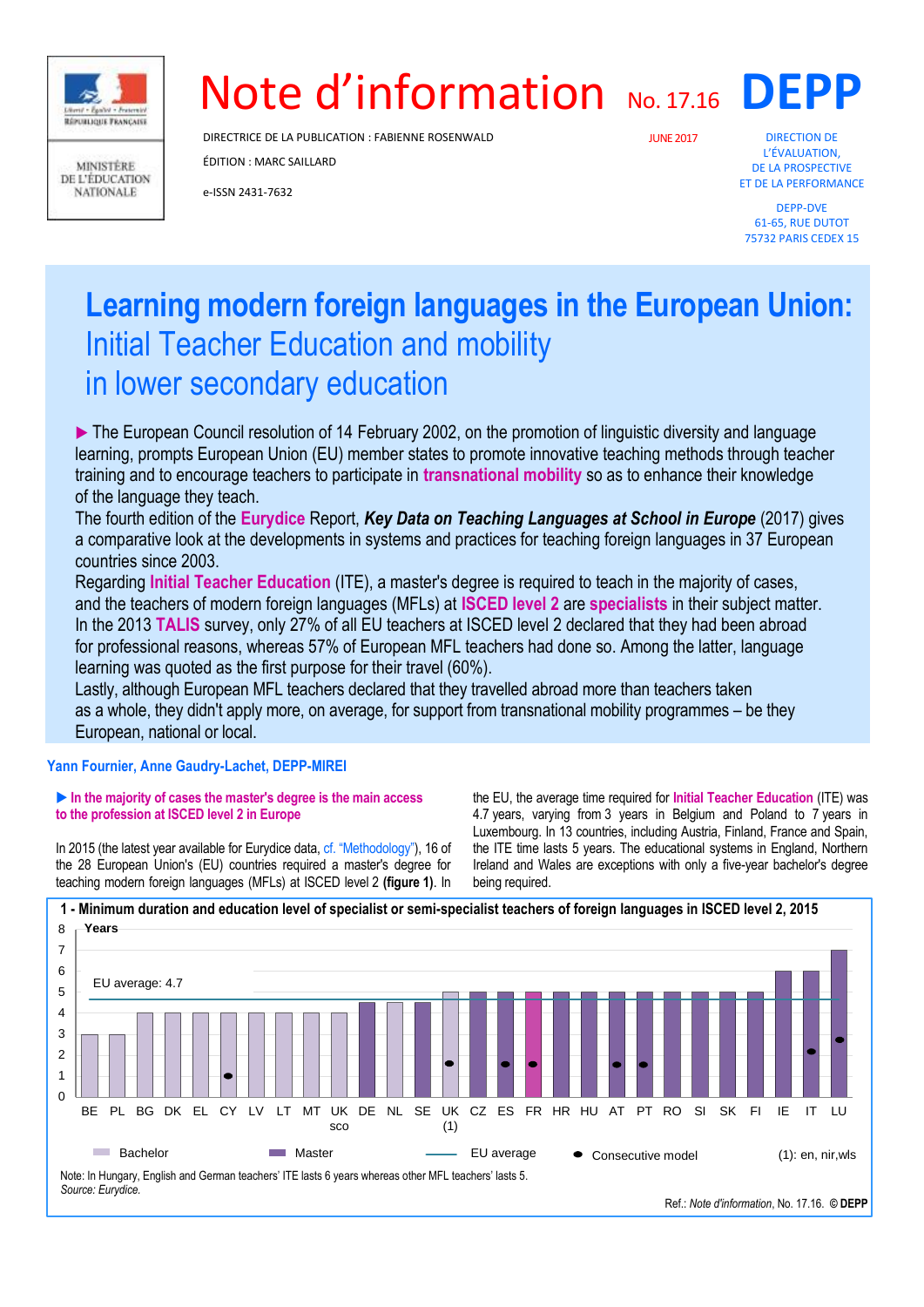In the EU, there are two distinct ITE models which can coexist within the same country. In the first, future MFL teachers (as with teachers of other subjects) begin with academic studies in a specific field, then specialise as teachers (the model known as "consecutive"). In the second model, they follow a professional path from the start of their studies to qualify as teachers (the model known as "concurrent"). Of the countries presented in **figure 1**, the consecutive model is the least common. Indeed only 8 countries (including Austria, France and Spain) offer this ITE model to MFL teachers. Overall the simultaneous model is shorter. Cyprus is the only country with a consecutive model where ITE lasts 4 years and is limited to a bachelor's-degree level.

In the EU educational systems, **ISCED 2** MFL **teachers** are mostly **specialists**. Only 4 countries differ from this pattern. In Greece and Hungary MFL teachers may be specialists or **semi-specialists**. In Denmark and Sweden regulations exclusively require semi-specialists. Lastly, in contrast to ISCED 1 where MFL teaching is most commonly provided by **generalist teachers**, no EU MFL teacher is a generalist from ISCED level 2 onwards.

#### **MFL teachers declared they had been abroad for professional purposes more often than other teachers**

Traveling to the target-language country and getting first-hand experience in its culture seems to be a inherent process in the training of MFL teachers. According to the 2013 **TALIS** survey, 57% of EU MFL teachers at ISCED level 2 declared they had travelled abroad for professional reasons (here called **transnational mobility**) compared to 27% of all teachers (*i.e.* a 30 percentage point difference) **(figure 2)**.

However in some countries, the mobility gap between these two teacher categories was narrower (9 percentage points in Denmark, 13 in Finland). The gap was much greater in Spain, France and Italy (40, 38 and 39 percentage points respectively), which indicates that in these countries transnational mobility was more the prerogative of MFL teachers than the entirety of teachers, whose mobility rate was among the weakest in the EU.

The rate of MFL teachers declaring they had travelled abroad for professional reasons varied between 30% in Romania and 74% in Spain. In France, Italy and Latvia, the rates of transnational mobility of MFL teachers were among the highest in the EU. Only four countries (Croatia, Portugal, Romania and Slovakia) had fewer than 40% of their MFL

teachers declaring they had travelled abroad for professional reasons. It is likely that for this group of countries financial constraints played a role.

#### **EU MFL teachers mainly travelled abroad to learn the language and study as part of their training**

Although ISCED 2 MFL teachers stated that they had travelled abroad for professional reasons more often than the entirety of teachers, the many reasons for this travel seem to vary from country to country. The main reason – language learning – was shared on average by 60% of the MFL teachers of the 19 EU member states which participated in the 2013 TALIS survey **(figure 3)**. This learning was done within the framework of an educational institution (cf. "Methodology"). Among the countries presented here, this response rate ranged from 34% in Latvia to 74% in Spain. Only half of the MFL teachers questioned in Finland and France declared they had travelled abroad to learn the country's language (51% and 49% respectively).

The second most quoted reason for transnational mobility was the study period as part of **Initial Teacher Education** (ITE). On average 52% of MFL teachers of the participating European countries declared they had studied abroad during their ITE. Although Spain was again an exception with a higher rate than the average (61%), the rates for Finland, France and Latvia were comparable to and lower than the EU average.

The third reason cited – accompanying students – put France at the high end with 73% of MFL teachers. On average in the EU countries participating in the TALIS survey, 46% of MFL teachers declared they had travelled abroad for this reason, which is in line with the rate of the three other countries presented here.

Lastly, French MFL teachers were more numerous than the European average (36% compared to 23%) in declaring they had taught abroad. This finding can be explained by the various international or bilateral partnerships that France has established for teachers' transnational mobility (the CODOFIL programme in Louisiana, Jules Verne, exchange programmes with Germany, French Teaching Assistants, etc.), whereas Latvia does not offer national funding programmes to its language teachers.

Teachers surveyed in the participating countries also quoted two other reasons for their travel that do not appear in **figure 3**, *i.e*. direct contact

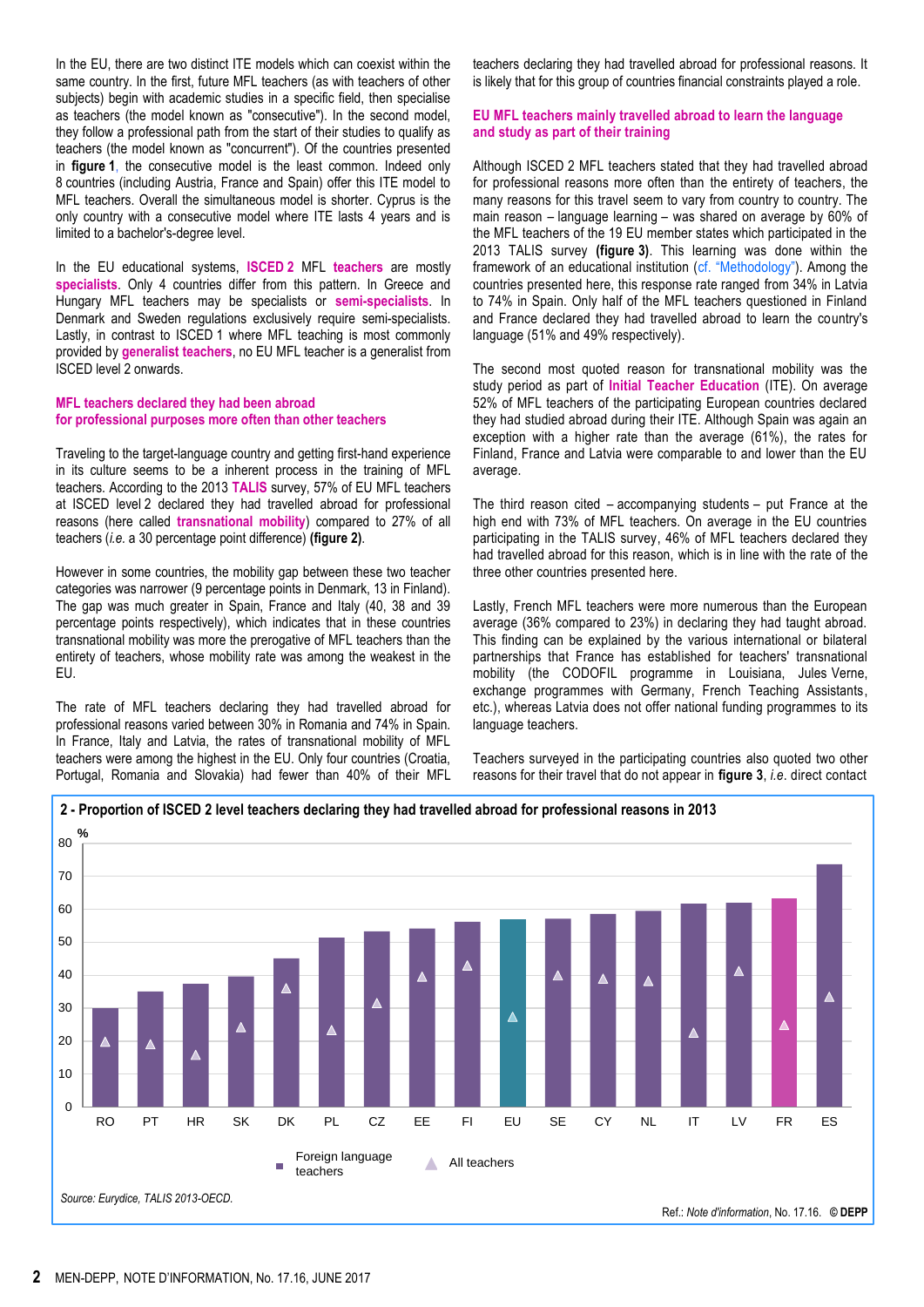

Reading key: In France, language learning has been quoted by 49% of ISCED 2 MFL teachers as a reason for their mobility. Note: The response proposals were not mutually exclusive; respondents could choose as many answers as they wished. All the countries presented here had over 50% of their MFL teachers declaring they had travelled abroad for professional reasons. *Source: Eurydice, TALIS 2013-OECD.* Ref.: *Note d'information*, No. 17.16.**© DEPP**

with foreign schools (32% on average for the EU countries and 22% for France) and the learning of other subjects (7% on average for the EU countries and 4% for France).

#### **The use of European mobility funding was as common among MFL teachers as for other teachers**

Teachers may have applied to a public programme for transnational mobility, which could have been European (Erasmus or Comenius), national (*aide à la mobilité internationale*, etc.) or local (regional, county or municipal scholarships). The purpose of these subsidies is to act as an incentive by limiting the material barriers inherent in transnational mobility.

On average in the EU, teachers' participation in European mobility programmes was relatively substantial (25%) and systematically higher than national or local programmes with the exception of Croatia **(figure 4)**. Indeed, the ratio of participation rates in European programmes and the rates of participation in national or local programmes was often two to one (Finland, The Netherlands, Poland, Sweden, etc.). These gaps may be explained by various factors such as the existence or absence of local subsidies or a lack of information for the people involved. The Croatian situation can be linked to the country's accession to the EU in July 2013, which had not yet enabled Croatia to take full advantage of the European mobility programmes.

Even though MFL teachers declared they had travelled abroad for professional reasons more often than the entirety of teachers, they did not apply more for funding programmes. On average in the EU countries having participated in TALIS 2013, 26% of MFL teachers applied to a European programme (25% for all teachers), and 12% applied to a national or local programme (11% for all teachers).

Of the 19 EU countries covered by the 2013 TALIS survey, France had the lowest participation rate of its MFL teachers in mobility programmes (9% travelled with a European subsidy, 7% with local support), in contrast to the highest values which were found in the Baltic countries (61% in Latvia and 26% in Estonia respectively).

Several professional reasons often quoted by French respondents (cf. **figure 3**) may explain their weak participation rates **(figure 4)**. Indeed, accompanying students abroad is not necessarily part of a funding programme. Moreover, teachers may have travelled "on their own" without financial support to teach in a foreign school for which they received a salary. ■





*Source : Eurydice, TALIS 2013-OCDE.* Ref. : *Note d'information*, No. 17.16.**© DEPP**